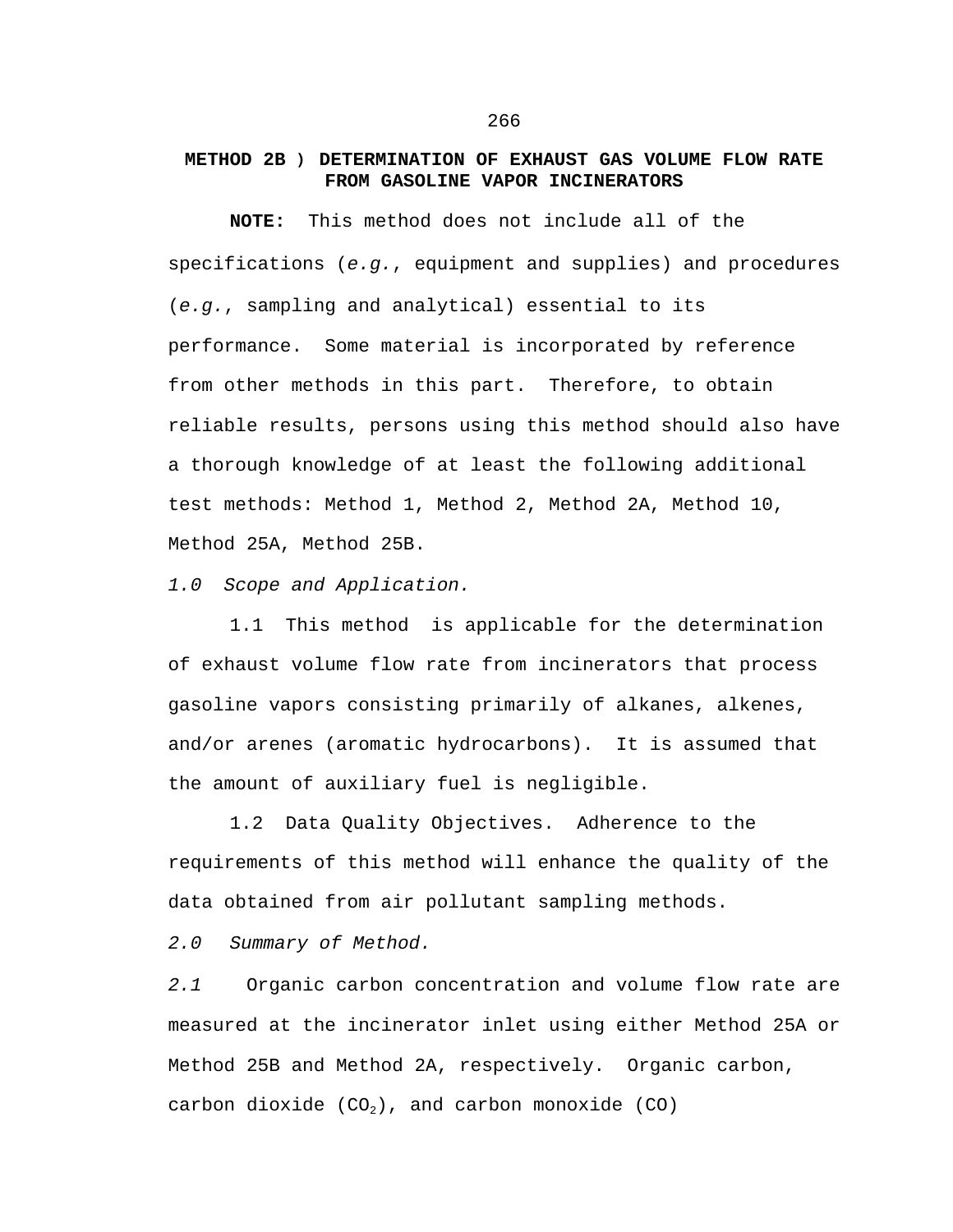concentrations are measured at the outlet using either Method 25A or Method 25B and Method 10, respectively. The ratio of total carbon at the incinerator inlet and outlet is multiplied by the inlet volume to determine the exhaust volume flow rate.

*3.0 Definitions.*

Same as Section 3.0 of Method 10 and Method 25A.

*4.0 Interferences.*

Same as Section 4.0 of Method 10.

*5.0 Safety.*

5.1 This method may involve hazardous materials, operations, and equipment. This test method may not address all of the safety problems associated with its use. It is the responsibility of the user of this test method to establish appropriate safety and health practices and determine the applicability of regulatory limitations prior to performing this test method.

*6.0 Equipment and Supplies.*

Same as Section 6.0 of Method 2A, Method 10, and Method 25A and/or Method 25B as applicable, with the addition of the following:

6.1 This analyzer must meet the specifications set forth in Section 6.1.2 of Method 10, except that the span shall be 15 percent  $CO<sub>2</sub>$  by volume.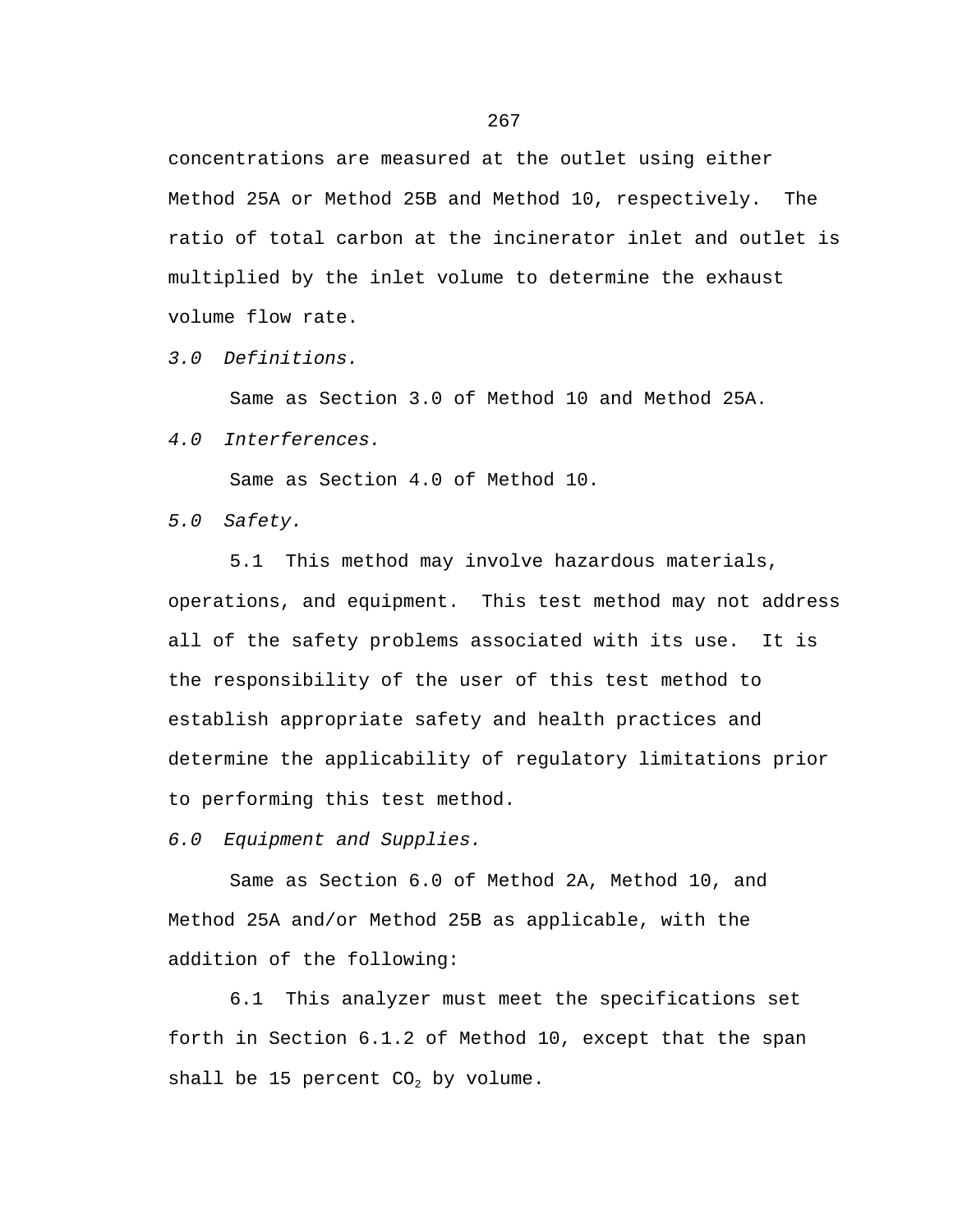*7.0 Reagents and Standards.*

Same as Section 7.0 of Method 10 and Method 25A, with the following addition and exceptions:

7.1 Carbon Dioxide Analyzer Calibration.  $CO<sub>2</sub>$  gases meeting the specifications set forth in Section 7 of Method 6C are required.

7.2 Hydrocarbon Analyzer Calibration. Methane shall not be used as a calibration gas when performing this method.

7.3 Fuel Gas. If Method 25B is used to measure the organic carbon concentrations at both the inlet and exhaust, no fuel gas is required.

*8.0 Sample Collection and Analysis.*

8.1 Pre-test Procedures. Perform all pre-test procedures (*e.g.*, system performance checks, leak checks) necessary to determine gas volume flow rate and organic carbon concentration in the vapor line to the incinerator inlet and to determine organic carbon, carbon monoxide, and carbon dioxide concentrations at the incinerator exhaust, as outlined in Method 2A, Method 10, and Method 25A and/or Method 25B as applicable.

8.2 Sampling. At the beginning of the test period, record the initial parameters for the inlet volume meter according to the procedures in Method 2A and mark all of the

268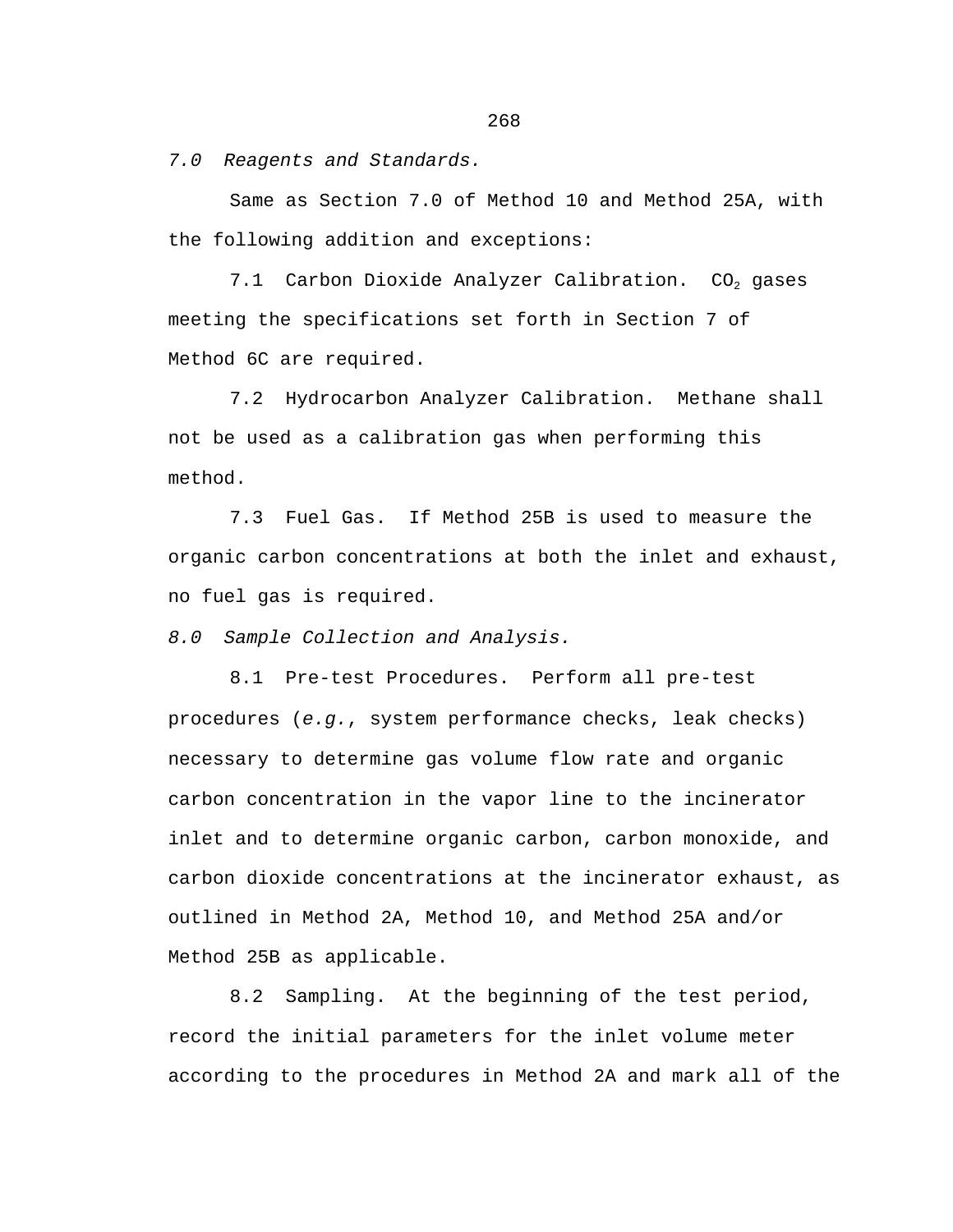recorder strip charts to indicate the start of the test. Conduct sampling and analysis as outlined in Method 2A, Method 10, and Method 25A and/or Method 25B as applicable. Continue recording inlet organic and exhaust  $CO<sub>2</sub>$ ,  $CO<sub>1</sub>$  and organic concentrations throughout the test. During periods of process interruption and halting of gas flow, stop the timer and mark the recorder strip charts so that data from this interruption are not included in the calculations. At the end of the test period, record the final parameters for the inlet volume meter and mark the end on all of the recorder strip charts.

8.3 Post-test Procedures. Perform all post-test procedures (*e.g.*, drift tests, leak checks), as outlined in Method 2A, Method 10, and Method 25A and/or Method 25B as applicable.

*9.0 Quality Control.*

Same as Section 9.0 of Method 2A, Method 10, and Method 25A.

10.0 *Calibration and Standardization.*

Same as Section 10.0 of Method 2A, Method 10, and Method 25A.

**NOTE**: If a manifold system is used for the exhaust analyzers, all the analyzers and sample pumps must be operating when the analyzer calibrations are performed.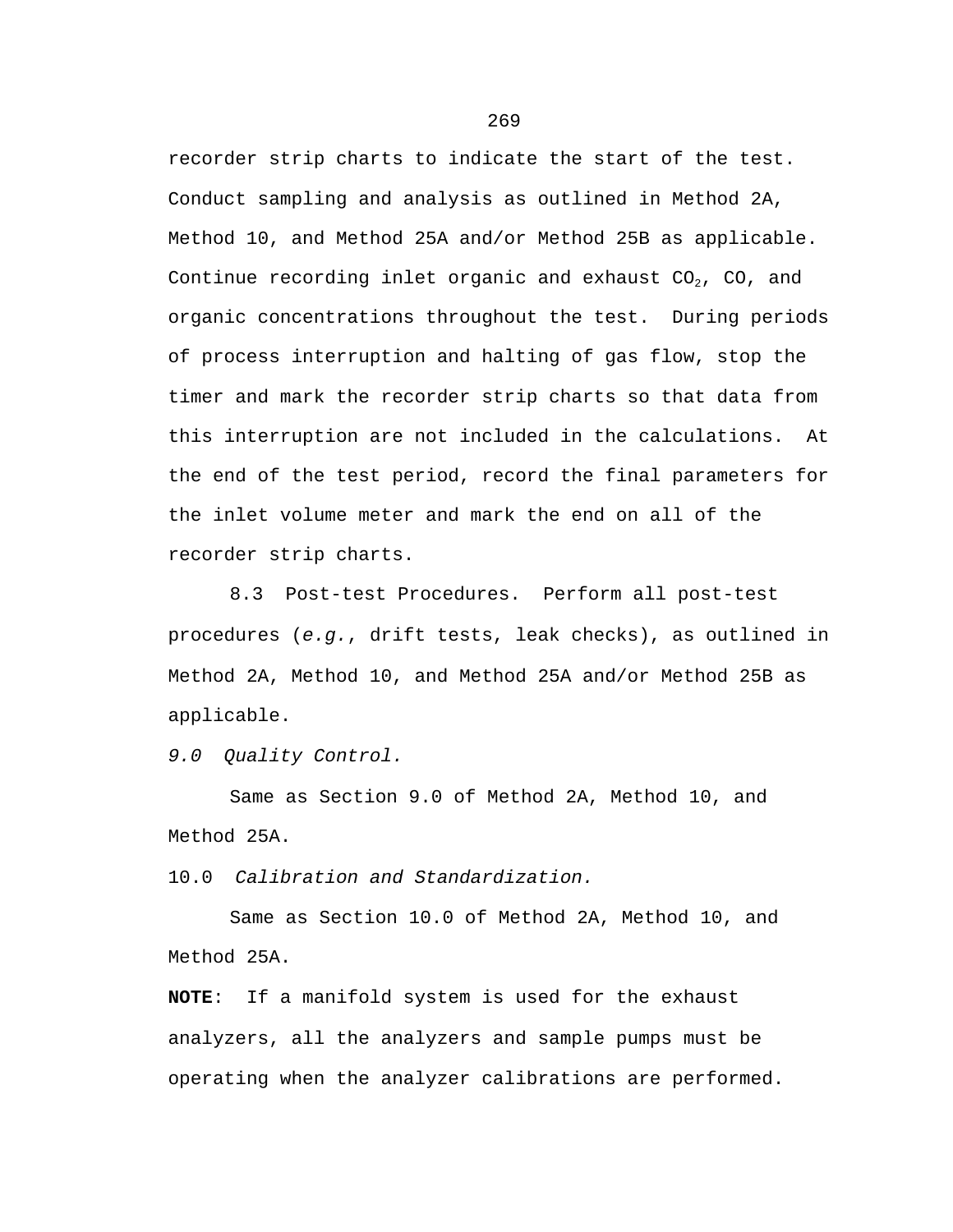10.1 If an analyzer output does not meet the specifications of the method, invalidate the test data for the period. Alternatively, calculate the exhaust volume results using initial calibration data and using final calibration data and report both resulting volumes. Then, for emissions calculations, use the volume measurement resulting in the greatest emission rate or concentration. *11.0 Analytical Procedure.*

Sample collection and analysis are concurrent for this method (see Section 8.0).

*12.0 Data Analysis and Calculations.*

Carry out the calculations, retaining at least one extra decimal figure beyond that of the acquired data. Round off figures after the final calculation.

12.1 Nomenclature.

$$
Co_{e}
$$
 = Mean carbon monoxide concentration in  
\nsystem exhaust, ppm.

 $(CO_2)_a$  = Ambient carbon dioxide concentration, ppm (if not measured during the test period, may be assumed to equal 300 ppm).

$$
(CO_2)_e
$$
 = Mean carbon dioxide concentration in  
\nsystem exhaust, ppm.

$$
HC_e
$$
 = Mean organic concentration in system  
\nexhaust as defined by the calibration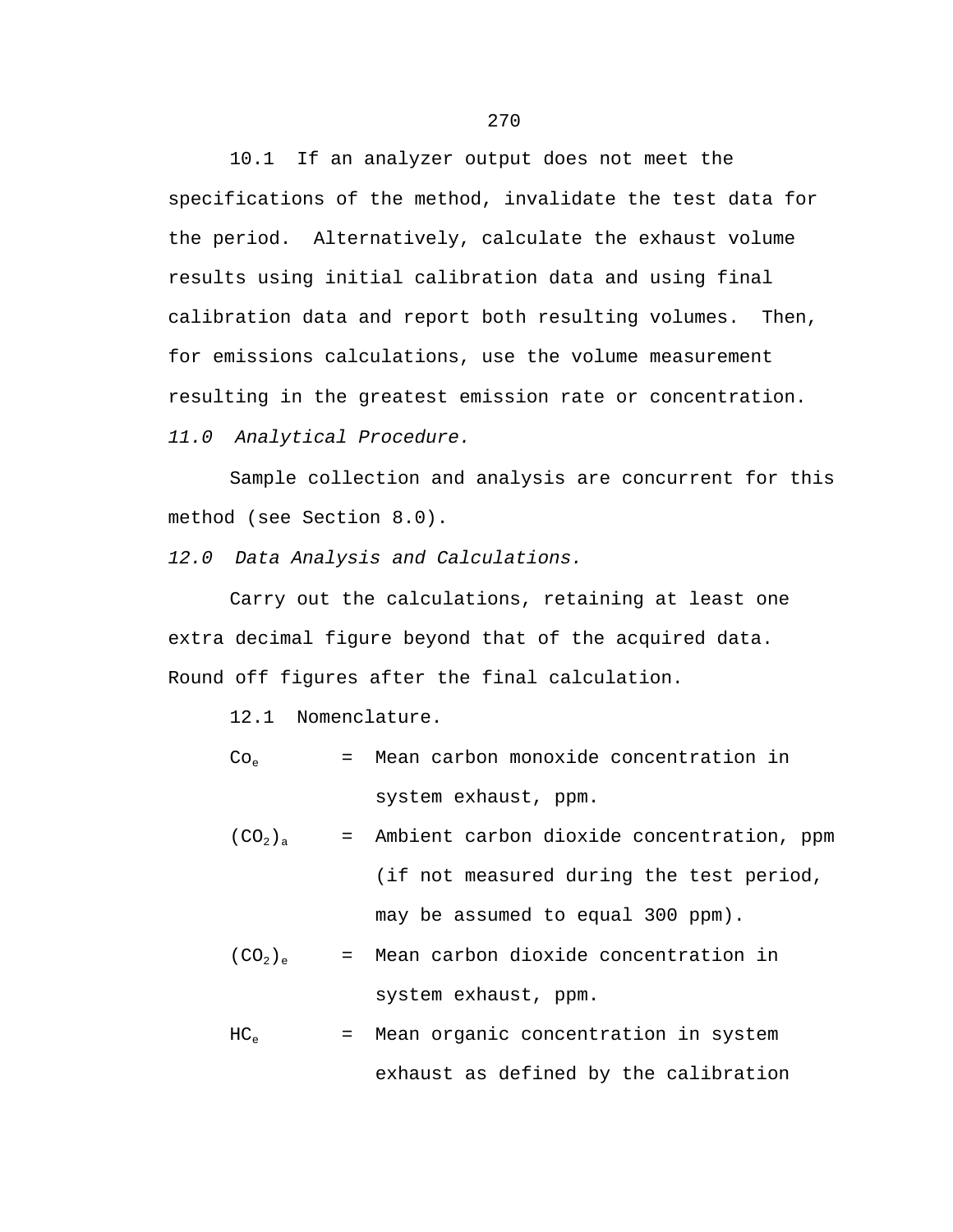gas, ppm.

 $HC_i$  = Mean organic concentration in system inlet as defined by the calibration gas, ppm.

$$
K_e
$$
 = Hydrocarbon calibration gas factor for  
\nthe exhaust hydrocarbon analyzer,  
\nunitless [equal to the number of carbon  
\natoms per molecule of the gas used to  
\ncalibrate the analyzer (2 for ethane, 3  
\nfor propane, etc.)].

$$
K_i
$$
 = Hydrocarbon calibration gas factor for  
\nthe inlet hydrocarbon analyzer, unitless.

 $V_{es}$  = Exhaust gas volume,  $m^3$ .

 $V_{is}$  = Inlet gas volume,  $m^3$ .

| Ves | = Exhaust gas volume flow rate, $m^3/m$ in. |  |  |  |  |  |  |
|-----|---------------------------------------------|--|--|--|--|--|--|
|-----|---------------------------------------------|--|--|--|--|--|--|

 $Q_{is}$  = Inlet gas volume flow rate,  $m^3/m$ in.

1 = Sample run time, min.

 $s =$  Standard conditions: 20 °C, 760 mm Hg.

12.2 Concentrations. Determine mean concentrations of inlet organics, outlet  $CO<sub>2</sub>$ , outlet  $CO<sub>2</sub>$  and outlet organics according to the procedures in the respective methods and the analyzers' calibration curves, and for the time intervals specified in the applicable regulations.

271